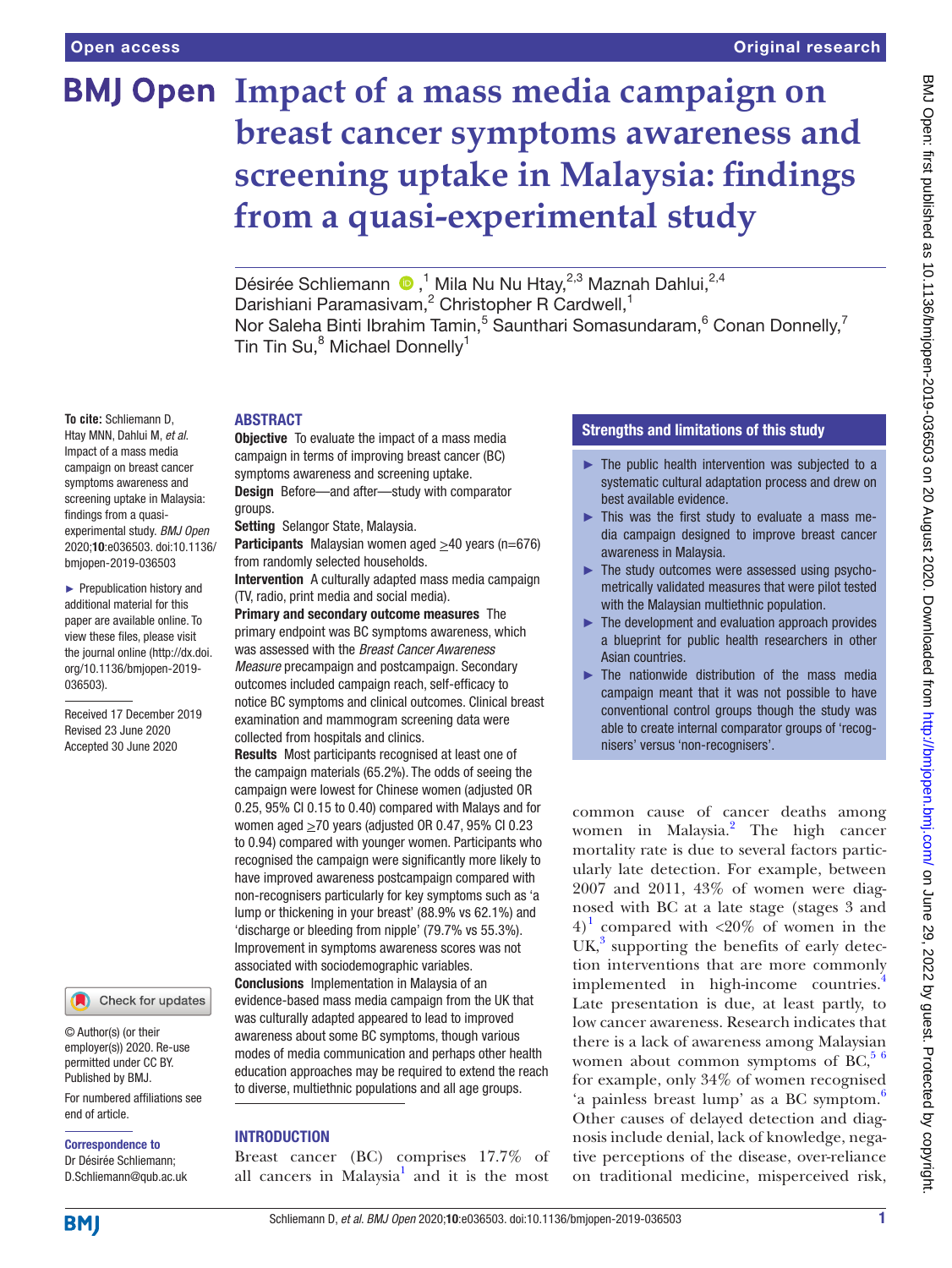emotional barriers and negative perceptions towards screening.<sup>7–9</sup> Furthermore, current screening guidelines encourage opportunistic biennially screening for BC in Malaysian women aged between 50 and 74 years<sup>10</sup> and population-based screening is lacking. Nationwide education programmes are encouraged as a first step to improve early detection of  $BC^{11}$  in settings where population-based cancer screening is unavailable and individuals are required to self-initiate help seeking when symptoms are experienced. However, robust evaluations of mass media interventions for cancer health promotion in Asia, and particularly Malaysia, are lacking.[12](#page-9-9) In highincome countries, mass media campaigns have improved symptoms awareness $^{13}$ <sup>14</sup> and increased the number of BC referrals[.15](#page-10-0) Industry and non-governmental organisations exert mass media-type efforts regularly to raise awareness about BC but these interventions tend to be short lived and are not subjected to robust evaluation.<sup>16</sup> In response to this knowledge gap, our collaboration developed a culturally acceptable, evidenced-based mass media campaign for Malaysia—the *Be Cancer Alert Campaign*  $(BCAC)$ .<sup>17 18</sup> The primary endpoint of this study was BC symptoms awareness. Secondary outcomes included the reach of the campaign, perceived self-efficacy to detect symptoms, visits to a healthcare professional to discuss BC symptoms, number of BC screenings undertaken (clinical breast examination (CBE) and mammogram) and the number of BC cases diagnosed.

#### METHODS

The protocol for the evaluation of the BCAC-BC was published previously<sup>17</sup> and is explained here in brief.

#### Study population and sampling

Malaysia comprises three main ethnicities: Malay (69%), Chinese  $(23\%)$  and Indian  $(7\%)$ .<sup>19</sup> The sample was drawn from Petaling District (Sungai Buloh and Petaling Jaya), Selangor State, with a multiethnic population composition.<sup>17</sup> Trained interviewers visited randomly selected households and invited female residents to participate if they were aged  $\geq 40$  years, spoke English or Malay, were able to provide answers without support from others and provided informed consent. Participants were interviewed 1–12 weeks before (ie, July to September 2018) and after (ie, November 2018 to January 2019) the BCAC-BC implementation.

#### Intervention

Implementation of the BCAC-BC mass media campaign occurred over a 5-week period (September to October 2018). [Online supplementary appendix table 1](https://dx.doi.org/10.1136/bmjopen-2019-036503) provides a description of campaign materials. Nationwide TV and radio presented advertisements; the study area received print materials (ie, billboards, street bunting, posters and brochures); the National Cancer Society Malaysia (NCSM) delivered a social media campaign via their Facebook

page. All materials contained a link to a bespoke BCAC website and highlighted the NCSM helpline.

#### Patient and public involvement

This study involved the leading advocacy organisation for cancer prevention and cancer care in Malaysia—NCSM. Representatives from NCSM, the Ministry of Health (MoH), Malaysia and the university researchers worked in partnership to address the research questions. In particular, we involved our partners, members of the public and cancer survivors in focus groups and interviews regarding the preparation of the campaign materials and their delivery and we included cancer survivors in the TV advertisements. Finally, the results of the research were disseminated in collaboration with the NCSM, MoH and cancer survivors.

#### Data collection

#### **Questionnaire**

Precampaign and postcampaign surveys were conducted to evaluate the impact of the mass media campaign on BC awareness with questions informed by the *Breast Cancer Awareness Measure*. [20](#page-10-4) We assessed unprompted BC symptoms knowledge by asking, 'There are many warning signs and symptoms of BC. Please name as many as you can think of'. We assessed prompted knowledge by asking, 'Do you think (symptom) could be a sign for BC?' A total score for unprompted knowledge and prompted knowledge, respectively, was calculated by summing the correct answers. Sociodemographic characteristics, cancer history (of respondent) and monthly household income were assessed precampaign only. Postcampaign, specific questions assessed campaign reach.<sup>21</sup> Participants were asked whether they noticed the BCAC logo and other materials. The final set of questions asked participants whether or not they found the materials relevant and acceptable shared/discussed the campaign information and whether or not they or their family and/or friends visited a health professional as a result of seeing the BCAC-BC.

#### Social media monitoring

The social media activity was monitored daily by an external agency; and it was evaluated in terms of postreach (total number of unique users who saw the advertisement/post on their Facebook feed), interaction (total number of emoji reactions including like, love, smile, wow, sad and angry), amplification (number of shares per post), conversation (number of comments per post) and total engagement (total number of interactions, amplification and conversation per post).

#### **Helpline**

Trained nurses recorded (with consent) NCSM helpline callers who said that they got the helpline number from one of the BCAC campaign materials in terms of date of call, gender of caller, reason for calling and campaign source for the number.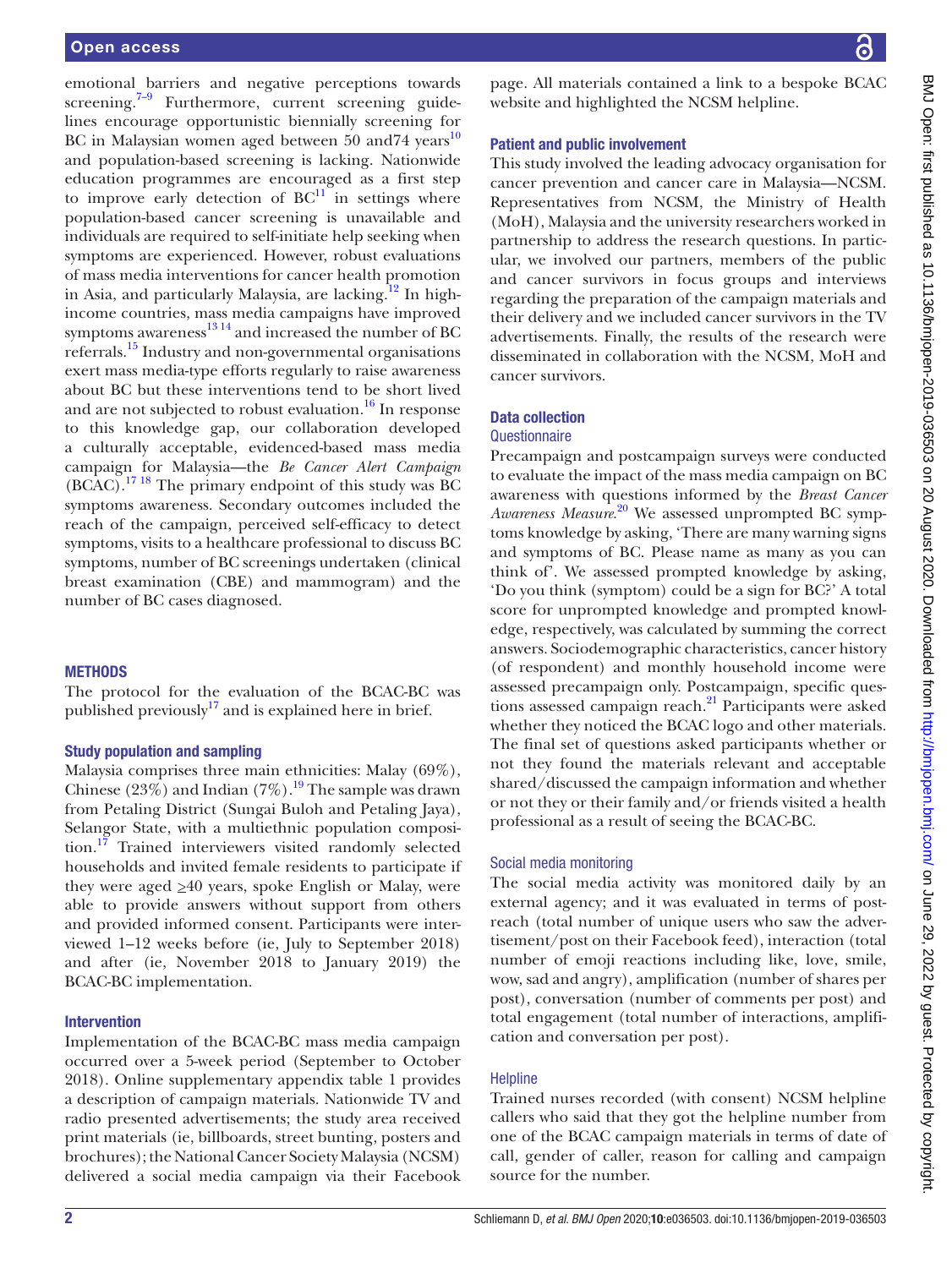#### Health service use

Staff from local health clinics and hospitals recorded the number of CBE and mammograms undertaken between July 2018 and January 2019 as well as basic sociodemographic information.

#### Sample size

It was estimated that 550 participants would provide 80% power to detect, as statistically significant at a 5% level, an increase by 6% in the proportion of individuals who were aware that an unexplained lump or swelling was a symptom of  $BC<sup>17</sup>$  using a two-sided McNemar test.

#### Data analysis

The McNemar test assessed precampaign and postcampaign proportional differences in knowledge/awareness.  $\chi^2$  tests examined the associations between recognition of one or more BCAC materials when prompted (ie, 'BCAC recognisers' and 'non-recognisers') and BC awareness and tested associations between BC history or BC screening history and BC symptoms awareness. Logistic regression investigated the relationship between BCAC recognition (yes vs no) and potential explanatory variables. The final model from which adjusted estimates were calculated contained age, gender, ethnicity, marital status, education, monthly family household income, BC history and BC screening history (received BC screening—either CBE or mammogram—in the past 2 years). Similar models were applied to the outcome, 'knowledge improved' (yes vs no). Logistic regression analyses were repeated using robust standard errors to adjust for potential clustering within households $^{22}$  (the results were similar to the results that are presented here). Service utilisation data were charted over the relevant time periods. All available information was included in the analysis.

#### **RESULTS**

The BCAC-BC was implemented as planned (except that the TV advertisement was conducted for 4 weeks instead of 5 weeks ([online supplementary appendix table 1](https://dx.doi.org/10.1136/bmjopen-2019-036503)).

#### Study population

A total of 992 participants completed the precampaign survey and 68% (676/992) completed the postcampaign survey ([table](#page-2-0) 1). Participants who did not complete the follow-up survey could not be reached or refused to participate postcampaign. Forty-one per cent of participants who completed both surveys were aged between 40 and 49 years and about 30% of women were aged between 50 and 59 years. Malays were the most commonly represented ethnic group (51.6%), followed by Chinese (22.3%) and Indians (17.8%). Most women were married (86.8%), just over half completed secondary education (54.2%) and most (71.2%) had a monthly low household income of less than RM 4000.<sup>[23](#page-10-7)</sup> Sixteen women (2.4%) had a personal history of BC and 25.9% underwent a mammogram in the previous 2

<span id="page-2-0"></span>Table 1 Sociodemographic characteristics of respondents precampaign and postcampaign

|                                                                 | Pre only<br>n (%) n=316 | Pre and post<br>n (%) n=676 |
|-----------------------------------------------------------------|-------------------------|-----------------------------|
| Age                                                             |                         |                             |
| 40-49 years                                                     | 104 (32.9)              | 274 (41.0)                  |
| 50-59 years                                                     | 102 (32.3)              | 199 (29.8)                  |
| 60-69 years                                                     | 67 (21.2)               | 137 (20.5)                  |
| $\geq$ 70 years                                                 | 41 (13.0)               | 58 (8.7)                    |
| Ethnicity                                                       |                         |                             |
| Malay                                                           | 150 (47.5)              | 349 (51.6)                  |
| Chinese                                                         | 102 (32.3)              | 151 (22.3)                  |
| Indian                                                          | 39 (12.3)               | 120 (17.8)                  |
| Others                                                          | 25 (7.9)                | 56 (8.3)                    |
| Religion                                                        |                         |                             |
| Islam                                                           | 169 (53.5)              | 406 (60.1)                  |
| Christianity                                                    | 26 (8.2)                | 50(7.4)                     |
| <b>Buddhism</b>                                                 | 81 (25.6)               | 109 (16.1)                  |
| <b>Hinduism</b>                                                 | 31 (9.8)                | 100 (14.8)                  |
| Others                                                          | 3(0.9)                  | 6(0.8)                      |
| <b>Marital status</b>                                           |                         |                             |
| Married                                                         | 265 (83.9)              | 587 (86.8)                  |
| Single                                                          | 51 (16.1)               | 89 (13.2)                   |
| Education                                                       |                         |                             |
| No formal<br>education                                          | 45 (14.2)               | 88 (13.0)                   |
| Primary                                                         | 52 (16.5)               | 97 (14.4)                   |
| Secondary                                                       | 158 (50.0)              | 366 (54.2)                  |
| Tertiary                                                        | 59 (18.7)               | 124 (18.4)                  |
| <b>Family income</b>                                            |                         |                             |
| <rm4000< td=""><td>189 (59.8)</td><td>457 (71.2)</td></rm4000<> | 189 (59.8)              | 457 (71.2)                  |
| RM4000-10 000                                                   | 72 (22.8)               | 140 (21.8)                  |
| >RM10 000                                                       | 23(7.3)                 | 45 (7.0)                    |
| BC history (self only)                                          |                         |                             |
| No                                                              | 307 (97.2)              | 660 (97.6)                  |
| <b>Yes</b>                                                      | 9(2.8)                  | 16(2.4)                     |
| BC screening history*                                           |                         |                             |
| No                                                              | 222 (70.3)              | 498 (75.5)                  |
| Yes                                                             | 94 (29.7)               | 175 (25.9)                  |

Missing information: age (n=3), religion (n=5), monthly family income (n=34), BC screening history (n=3).

\*BC screening history refers to mammogram in the past 2 years. †Participants who are widowed, divorced and who never married. ‡No formal education—includes never schooled/ never completed primary school; primary education—includes completed primary school; secondary education—includes completed form 3/completed form 5/certificate/A-level/ Malaysian Higher School Certificate (STPM)/ Higher School Certificate (HSC); tertiary education— includes diploma/ bachelor degree/ postgraduate degree. §Income of all household member combined. BC, breast cancer.

years. Women who completed the follow-up assessment were significantly younger compared with women who completed only the precampaign survey. There was a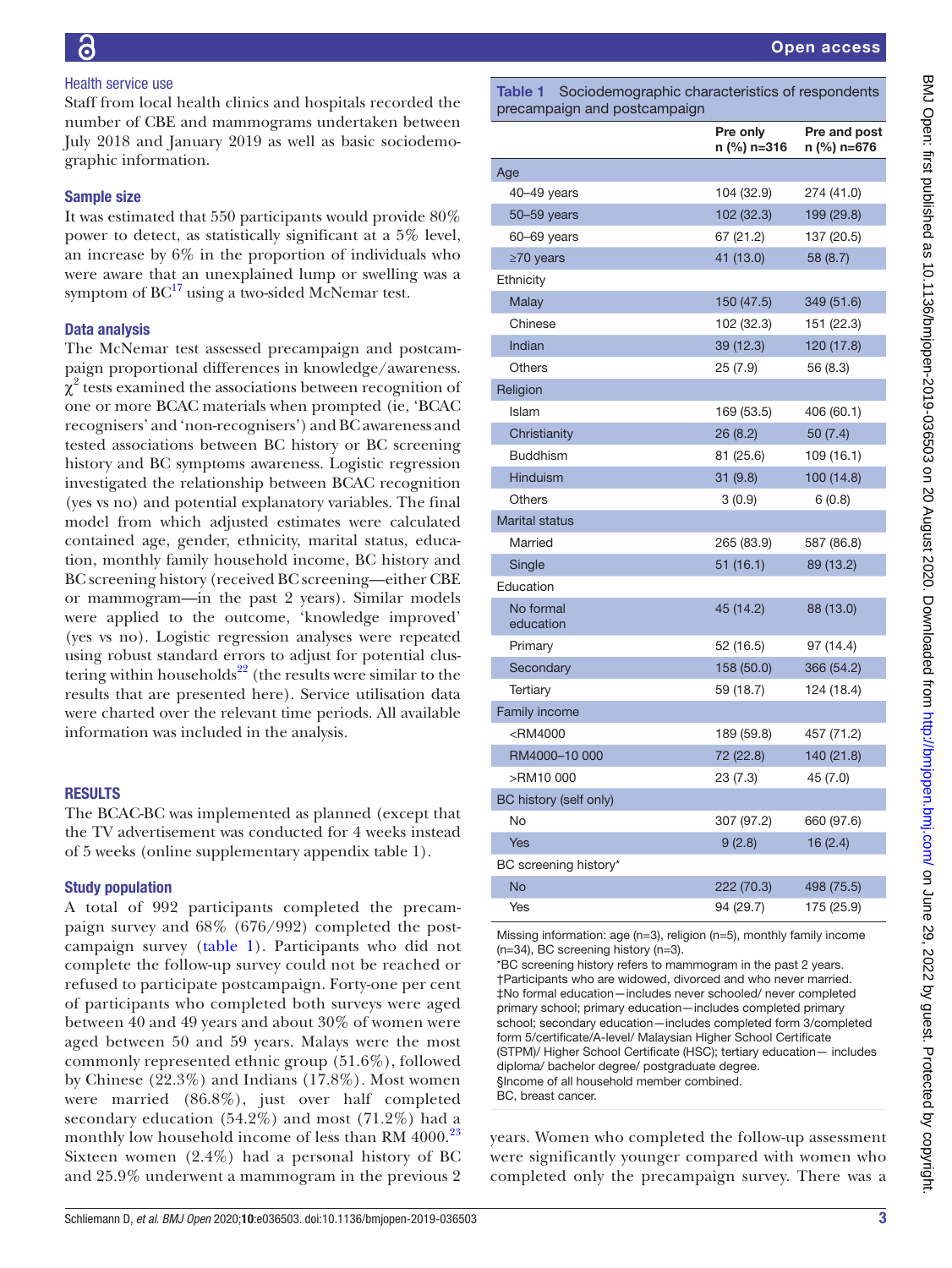higher proportion of Malay and Indian participants and fewer Chinese participants at follow-up compared with baseline ([table](#page-2-0) 1).

#### Campaign reach

Eighteen per cent of participants reported that they previously saw the BCAC logo. Participants remembered (unprompted) seeing BCAC posters in clinics (11.7%), TV advertisements (9.3%), outdoor materials (bunting/billboards, 7.4%), newspaper articles (4.3%) and hearing BCAC radio advertisements (2.4%) ([online supplementary appendix figure 1\)](https://dx.doi.org/10.1136/bmjopen-2019-036503). Furthermore, 26.9% recognised the slogan, '*Don't be shy to check your breast*'. When participants were prompted or shown BCAC materials, 65.2% recognised BCAC materials (ie, 47.9% recognised the TV advertisements, 29% recognised print materials and 22.6% recognised the radio advertisement). TV advertisements were deemed thought-provoking by 60% and relevant by 69% [\(online](https://dx.doi.org/10.1136/bmjopen-2019-036503) [supplementary appendix figure 2](https://dx.doi.org/10.1136/bmjopen-2019-036503)). Print materials were thought-provoking for 40% and relevant for 51.3%; fewer participants described radio ads in these terms (19.4% and 25.9%). Almost 40% discussed the advertisements with friends/family and 21.7% stated that they or their family/friends went to see a doctor as a result of seeing the advertisements. TV advertisements were most commonly recognised by Malays  $(66.4\%)$  followed by 'others'  $(45.5\%)$ . Indian participants (61.3%) recognised radio advertisements more often than other ethnic groups. Print advertisements were recognised by more Malays (37%) compared with between 19.5% and 25.5% of other ethnicities [\(online](https://dx.doi.org/10.1136/bmjopen-2019-036503) [supplementary appendix figure 3\)](https://dx.doi.org/10.1136/bmjopen-2019-036503). Between-ethnic group differences in campaign reach were confirmed by regression analysis [\(table](#page-4-0) 2). The odds that participants saw one or more of the BCAC materials (when prompted) were significantly lower for Chinese and 'others' compared with Malays (adjusted OR 0.25, 95% CI 0.15 to 0.40, p<0.001 and OR 0.34, 95% CI 0.18 to 0.65, p=0.001). Campaign reach towards people aged  $\geq$ 70 years appeared to be relatively poor (adjusted OR 0.47, 95% CI 0.23 to 0.94, p=0.032).

Thirty-two social media 'posts' were shared through Facebook and 11/32 posts were boosted. The boosted posts reached significantly more people than 'ordinary' posts. The boosted post describing BC symptoms in Malay achieved the highest reach (reach: 202 430; total engagement: 4498 and shares: 1379) compared with the same post in English (reach: 18 012, total engagement: 126 and shares: 25). The second most popular post showed highlights of the campaign launch (reach: 19 071, total engagement: 816 and shares: 45) and a post on breast self-examination in English (reach: 15 673, total engagement: 322 and shares: 87). Posts that were not boosted reached between 1495 and 486 Facebook users, whereas posts that were boosted reached between 202 430 and 3412 users.

The helpline received five calls from women (aged 22–42 years) who called after seeing a BCAC advertisement; 4/5 women reported experiencing potential BC symptoms and one woman had had a negative biopsy result and enquired about follow-up appointments.

#### Campaign impact

Knowledge improved significantly for six BC symptoms (unprompted): 'pain in one of your breasts or armpits' (18.9% vs 23.2%), 'discharge or bleeding from nipple' (10.1% vs 16.4%), 'nipple rash' (1.3% vs 3.6%), 'redness of your breast skin' (1.5% vs 7.2%), 'lump or thickening under armpit' (3.4% vs 7.5%) and 'changes in the shape of your breast or nipple' (1.5% vs 3.7%) significantly at follow-up ([table](#page-5-0) 3). Knowledge/awareness (prompted) increased significantly for three BC symptoms: 'change in the position of your nipple' (58.7% vs 67.3%), 'pain in one of your breasts or armpits' (72.5% vs 77.5%) and 'redness of your breast skin' (54.9% vs 62.4%). Overall symptom knowledge/awareness scores (prompted) improved significantly at follow-up (premean 7.45 (SD: 3.05) and postmean 7.84 (SD: 2.86)). BCAC recognisers identified on average a higher number of BC symptoms at follow-up compared with baseline (premean 7.68 (SD: 2.89) and postmean 8.26 (SD: 2.46)). There was some evidence that the improvement in awareness by BCAC recognisers was higher compared with non-recognisers (mean change 0.59 (SD: 3.29) vs mean change −0.24 (SD: 3.88)) ([online supplementary appendix table 2](https://dx.doi.org/10.1136/bmjopen-2019-036503)).

A significantly higher proportion of BCAC recognisers compared with non-recognisers who were not aware of BC symptoms at baseline improved their knowledge (unprompted) about the symptom 'a lump or thickening in your breast' at follow-up  $(55.9\% \text{ vs } 41.0\%)$  ([table](#page-5-0) 3). Furthermore, significantly more BCAC recognisers improved their awareness (prompted) about the following symptoms 'change in the position of your nipple' (62.7% vs 41.6%), 'discharge or bleeding from nipple' (79.7% vs 55.3%), 'a lump or thickening in your breast' (88.9% vs 62.1%) and 'changes in the size of your breast or nipple' (67.2% vs 46.2%) compared with non-recognisers. The proportion of women who were very/fairly confident that they would recognise a BC symptom increased at follow-up  $(58.9\% \text{ vs } 68.9\%)$  [\(table](#page-5-0) 3) and there was no significant difference between BCAC recognisers and non-recognisers (63.7% vs 54.4%). Precampaign, 96.1% of women reported that they would see their doctor within 2 weeks if they noticed a BC symptom and there was no change at follow-up. Regression analysis indicated that none of the sociodemographic or campaign recognition variables exerted a marked influence on BC symptoms awareness postcampaign after adjustment [\(table](#page-7-0) 4).

From July 2018 to January 2019, 29 000 CBEs ([figure](#page-8-0) 1) as well as 2051 mammograms were performed [\(figure](#page-8-1) 2). More mammograms and CBEs were conducted in October (337 and 4792), January (335 and 4978) and July (331 and 4415) compared with other months. Most CBEs were performed on Malay ethnic women (85%) ([online](https://dx.doi.org/10.1136/bmjopen-2019-036503)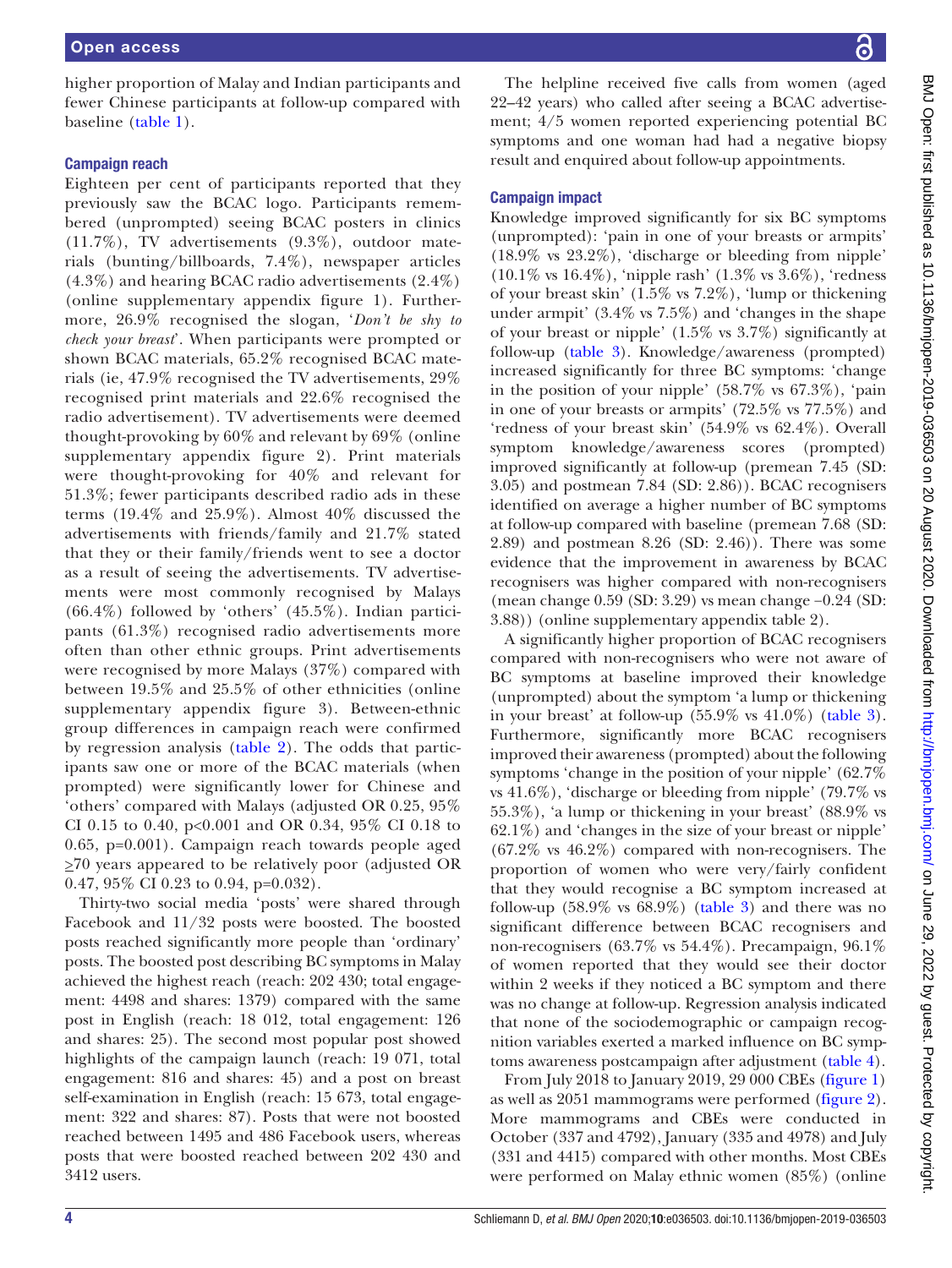<span id="page-4-0"></span>

| Table 2 The relationship between the sociodemographic characteristics of respondents and their recognition of any aspect of |  |
|-----------------------------------------------------------------------------------------------------------------------------|--|
| the BCAC-BC campaign*                                                                                                       |  |

|                       | $n$ (%)        | OR (95% CI)<br>(unadjusted) | P       | OR (95% CI)<br>(adjusted)+ | P       |
|-----------------------|----------------|-----------------------------|---------|----------------------------|---------|
| Age                   |                |                             |         |                            |         |
| $40 - 49$ years       | 198/274 (72.3) | Reference                   |         | Reference                  |         |
| 50-59 years           | 132/199 (66.3) | 0.72 (0.48 to 1.09)         | 0.120   | $0.74$ (0.47 to 1.16)      | 0.187   |
| 60-69 years           | 78/137 (56.9)  | 0.48 (0.31 to 0.75)         | 0.001   | 0.65 (0.39 to 1.10)        | 0.107   |
| $\geq$ 70 years       | 28/58 (48.3)   | 0.33 (0.18 to 0.60)         | < 0.001 | 0.47 (0.23 to 0.94)        | 0.032   |
| Ethnicity             |                |                             |         |                            |         |
| Malay                 | 265/349 (75.9) | Reference                   |         | Reference                  |         |
| Chinese               | 68/151 (45.0)  | 0.25 (0.16 to 0.37)         | < 0.001 | 0.25 (0.15 to 0.40)        | < 0.001 |
| Indian                | 81/120 (67.5)  | 0.62 (0.39 to 0.99)         | 0.046   | 0.69 (0.42 to 1.14)        | 0.145   |
| <b>Others</b>         | 27/56 (48.2)   | 0.29 (0.16 to 0.52)         | < 0.001 | 0.34 (0.18 to 0.65)        | 0.001   |
| <b>Marital status</b> |                |                             |         |                            |         |
| Married               | 380/566 (67.1) | Reference                   |         | Reference                  |         |
| Single                | 61/86 (70.9)   | 1.19 (0.73 to 1.96)         | 0.484   | 1.26 (0.72 to 2.20)        | 0.422   |
| Education             |                |                             |         |                            |         |
| No formal education   | 46/88 (52.3)   | Reference                   |         | Reference                  |         |
| Primary               | 57/97 (58.8)   | 1.34 (0.74 to 2.44)         | 0.333   | 1.33 (0.68 to 2.57)        | 0.404   |
| Secondary             | 255/366 (69.7) | 2.14 (1.32 to 3.48)         | 0.002   | 1.65 (0.93 to 2.91)        | 0.085   |
| Tertiary              | 82/124 (66.1)  | 1.99 (1.11 to 3.55)         | 0.021   | 1.98 (0.93 to 4.18)        | 0.075   |
| Monthly family income |                |                             |         |                            |         |
| $<$ RM4000            | 311/443 (70.2) | Reference                   |         | Reference                  |         |
| RM4000-RM10 000       | 82/135 (60.7)  | 0.66 (0.44 to 0.98)         | 0.040   | 0.73 (0.46 to 1.18)        | 0.202   |
| >RM10 000             | 27/43 (62.8)   | 0.72 (0.37 to 1.37)         | 0.315   | 0.88 (0.41 to 1.86)        | 0.728   |
| <b>BC history</b>     |                |                             |         |                            |         |
| No                    | 430/660 (65.2) | Reference                   |         | Reference                  |         |
| <b>Yes</b>            | 11/16 (68.8)   | 1.05 (0.36 to 3.07)         | 0.923   | 1.21 (0.37 to 3.98)        | 0.754   |
| BC screening history‡ |                |                             |         |                            |         |
| <b>No</b>             | 337/510 (66.1) | Reference                   |         | Reference                  |         |
| Yes                   | 103/163 (63.2) | 0.93 (0.63 to 1.36)         | 0.705   | 1.03 (0.67 to 1.60)        | 0.893   |

n—number of participants 'reached' or who reported that they saw (one or more parts of) the campaign divided by the total number of survey participants.

\*This includes participants who reported that they have been exposed to either the BCAC-BC TV, radio and/or print materials when prompted with the advertisement at follow-up.

†Adjusted for age, ethnicity, marital status, education, monthly family income, BC history and BC screening history.

‡If people replied 'yes' to BC history and BC screening history, they were coded as 'yes' for BC history and 'no' for BC screening history in this model.

BC, breast cancer; BCAC, Be Cancer Alert Campaign.

[supplementary appendix table 3\)](https://dx.doi.org/10.1136/bmjopen-2019-036503) and women aged 20–29 years (58%) and 30–39 years (37%). Mammograms were undertaken for Malays (56%), Chinese (27%) and Indians (16%).

#### **DISCUSSION**

Research-informed BC mass media campaigns with robust evaluation are lacking in Asian countries like Malaysia.<sup>16</sup> The need to improve BC awareness was confirmed by the limited symptoms awareness and low confidence

to notice symptoms that were identified in the precampaign survey results. The majority of women noticed the BCAC-BC materials, in particular, the TV advertisements (even though numerous BC awareness activities took place in October as part of BC awareness month); and they found the culturally adapted campaign materials acceptable and relevant to their life circumstances. The salience of TV advertisements as the most commonly recognised campaign material is in keeping with other robust evaluations.[13 24](#page-9-10) Furthermore, awareness about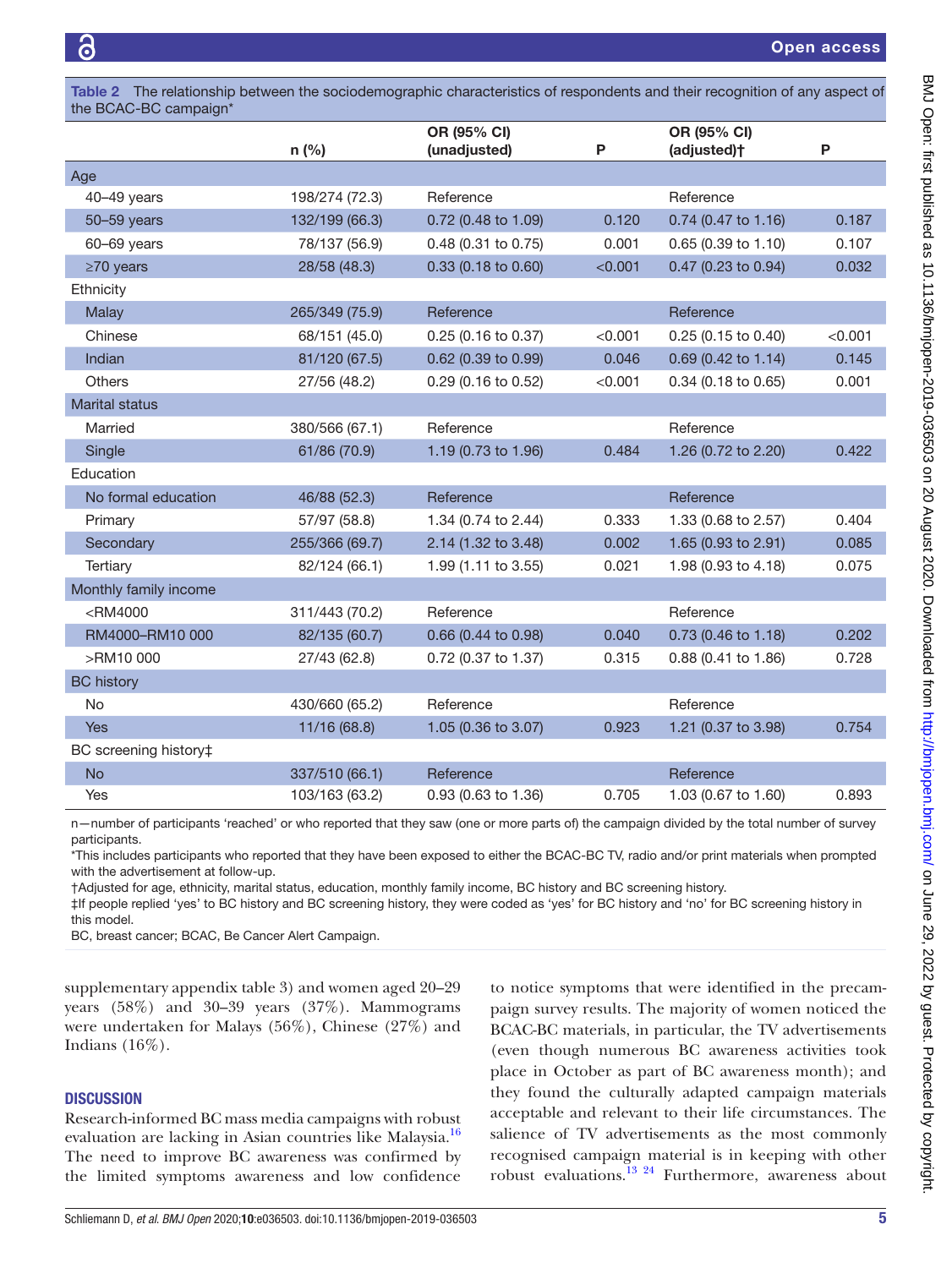<span id="page-5-0"></span>

| Table 3                                              |                |               |                |                                                                | Be Cancer Alert Campaign-breast cancer awareness precampaign and postcampaign (n=676) |                 |
|------------------------------------------------------|----------------|---------------|----------------|----------------------------------------------------------------|---------------------------------------------------------------------------------------|-----------------|
| <b>Survey question</b>                               | Pre<br>$n$ (%) | Post<br>n (%) | P<br>(McNemar) | Knowledge<br>improvement<br>in BCAC<br>recognisers*<br>$n$ (%) | Knowledge<br>improvement in BCAC<br>non-recognisers†<br>n (%)                         | P<br>$(\chi^2)$ |
| Signs and symptoms (unprompted)                      |                |               |                |                                                                |                                                                                       |                 |
| Change in the<br>position of your<br>nipple          | 9(1.3)         | 7(1.0)        | 0.804          | 7/435(1.6)                                                     | 0/208(0.0)                                                                            | 0.152           |
| Pulling in your<br>nipple                            | 7(1.0)         | 16(2.4)       | 0.064          | 11/438(2.5)                                                    | 3/207(1.4)                                                                            | 0.565           |
| Pain in one of your 128 (18.9)<br>breasts or armpits |                | 157 (23.2)    | 0.041          | 74/351 (21.1)                                                  | 27/179 (15.1)                                                                         | 0.122           |
| Puckering or<br>dimpling of your<br>breast skin      | 4(0.6)         | 7(1.0)        | 0.549          | 5/439(1.1)                                                     | 2/210(1.0)                                                                            | 0.999           |
| Discharge or<br>bleeding from your<br>nipple         | 68 (10.1)      | 111 (16.4)    | < 0.001        | 55/401 (13.7)                                                  | 19/188 (10.1)                                                                         | 0.272           |
| A lump or<br>thickening in your<br>breast            | 440 (65.1)     | 437 (64.6)    | 0.897          | 80/143 (55.9)                                                  | 34/83 (41.0)                                                                          | 0.042           |
| Nipple rash                                          | 9(1.3)         | 24(3.6)       | 0.012          | 19/437 (4.3)                                                   | 4/207(1.9)                                                                            | 0.188           |
| Redness of your<br>breast skin                       | 10(1.5)        | 49 (7.2)      | < 0.001        | 35/436 (8.0)                                                   | 11/207(5.3)                                                                           | 0.279           |
| Lump or<br>thickening under<br>your armpit           | 23(3.4)        | 51(7.5)       | 0.001          | 35/426 (8.2)                                                   | 10/205 (4.9)                                                                          | 0.174           |
| Changes in the<br>size of your breast<br>or nipple   | 12(1.8)        | 18(2.7)       | 0.327          | 13/435 (3.0)                                                   | 2/206(9.7)                                                                            | 0.194           |
| Changes in the<br>shape of your<br>breast or nipple  | 10(1.5)        | 25(3.7)       | 0.015          | 16/434 (3.7)                                                   | 8/208(3.8)                                                                            | 1.000           |
| Signs and symptoms (prompted)                        |                |               |                |                                                                |                                                                                       |                 |
| Change in the<br>position of your<br>nipple          | 397 (58.7)     | 455 (67.3)    | < 0.001        | 106/169 (62.7)                                                 | 42/101 (41.6)                                                                         | 0.001           |
| Pulling in your<br>nipple                            | 391 (57.8)     | 397 (58.7)    | 0.745          | 85/182 (46.7)                                                  | 32/92 (34.8)                                                                          | 0.079           |
| Pain in one of your 490 (72.5)<br>breasts or armpits |                | 524 (77.5)    | 0.029          | 81/110 (44.5)                                                  | 45/69 (65.2)                                                                          | 0.302           |
| Puckering or<br>dimpling of your<br>breast skin      | 379 (56.1)     | 380 (56.2)    | 0.999          | 100/187 (53.5)                                                 | 43/97 (44.3)                                                                          | 0.181           |
| Discharge or<br>bleeding from your<br>nipple         | 557 (82.4)     | 560 (82.8)    | 0.814          | 55/69 (79.7)                                                   | 26/47 (55.3)                                                                          | 0.009           |
| A lump or<br>thickening in your<br>breast            | 598 (88.5)     | 612 (90.5)    | 0.211          | 40/45 (88.9)                                                   | 18/29 (62.1)                                                                          | 0.014           |
| Nipple rash                                          | 345 (51.0)     | 367 (54.3)    | 0.227          | 111/213 (52.1)                                                 | 46/109 (42.2)                                                                         | 0.117           |
| Redness of your<br>breast skin                       | 371 (54.9)     | 422 (62.4)    | 0.003          | 112/193 (58.0)                                                 | 47/103 (45.6)                                                                         | 0.055           |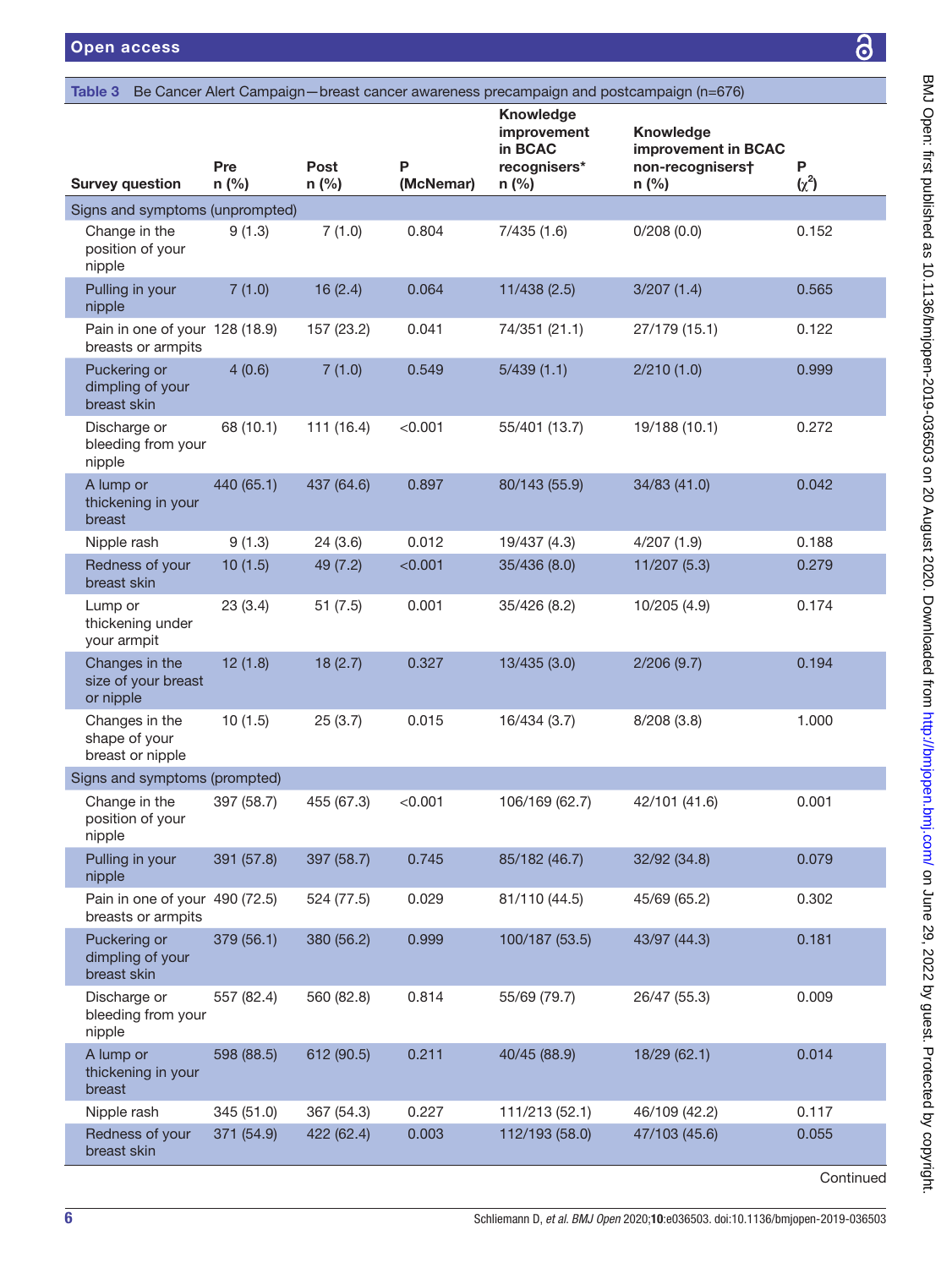Table 3 Continued

|                                                                                                                  | Pre        | Post       | P         | <b>Knowledge</b><br>improvement<br>in BCAC<br>recognisers* | <b>Knowledge</b><br>improvement in BCAC<br>non-recogniserst | P          |
|------------------------------------------------------------------------------------------------------------------|------------|------------|-----------|------------------------------------------------------------|-------------------------------------------------------------|------------|
| <b>Survey question</b>                                                                                           | $n$ (%)    | n (%)      | (McNemar) | n (%)                                                      | n (%)                                                       | $(\chi^2)$ |
| Lump or<br>thickening under<br>your armpit                                                                       | 549 (81.2) | 566 (83.7) | 0.213     | 54/68 (79.4)                                               | 34/54 (63.0)                                                | 0.070      |
| Changes in the<br>size of your breast<br>or nipple                                                               | 476 (70.4) | 497 (73.5) | 0.173     | 78/116 (67.2)                                              | 36/78 (46.2)                                                | 0.005      |
| Changes in the<br>shape of your<br>breast or nipple                                                              | 486 (71.9) | 511 (75.6) | 0.105     | 80/114 (70.2)                                              | 38/69 (55.1)                                                | 0.056      |
|                                                                                                                  |            |            |           | Improved attitudes<br>in recognisers*                      | Improved attitudes in<br>non-recognisers†                   |            |
| How confident<br>are you that you<br>would notice a BC<br>symptom? (those<br>very confident/fairly<br>confident) | 391 (58.9) | 439 (68.9) | < 0.001   | 100/157 (63.7)                                             | 56/103 (54.4)                                               | 0.170      |
| How soon would<br>you go and see a<br>doctor if you noticed<br>a BC sign/symptom?<br>(those within 2<br>weeks)   | 614 (96.1) | 637 (97.1) | 0.337     | 19/20 (95.0)                                               | 13/14 (92.9)                                                | 0.999      |

Missing information: confidence pre n=12; confidence post n=39; delayed help seeking pre n=20; delayed help seeking post n=37.

\*This includes participants who reported that they have been exposed to either the BCAC-BC TV, radio and/or print materials when prompted at follow-up.

†This includes all participants who reported that they have not seen any of the BCAC-BC TV, radio and/ or print materials when prompted at follow-up.

BC, breast cancer; BCAC, Be Cancer Alert Campaign.

individual BC symptoms was higher among BCAC recognisers compared with non-recognisers. The high reach and improvement in symptoms awareness suggested that the campaign had an impact in terms of improving awareness about some BC symptoms.

Campaign reach varied between ethnicities, though improved awareness of BC symptoms did not appear to vary across sociodemographic variables including ethnicity. The differential reach that was experienced by ethnic groups was similar to the findings from the BCAC for colorectal cancer (BCAC-CRC) in Malaysia.<sup>[25](#page-10-8)</sup> Different attitudes and behaviours across ethnic groups regarding help seeking may help to explain the apparent discrepancy. For example, US health survey participants who did not seek health information in the media and preferred to trust their health service provider tended to be older and have a lower socioeconomic status.<sup>[26](#page-10-9)</sup> Mass media as a public health programme or intervention requires careful tailoring to maximise the reach and impact of given public health messages.

Although the BCAC-BC had greater reach compared with the BCAC-CRC*,* the BCAC-CRC appeared to be more successful in terms of improving symptoms awareness<sup>25</sup>, perhaps, because of the higher precampaign symptom knowledge/awareness (prompted and unprompted) among the BCAC-BC sample compared with BCAC-CRC participants. Awareness improved significantly at follow-up for three prompted BC symptoms, whereas awareness about all prompted CRC symptoms was improved. The success of the BCAC-BC was due partly to the systematic cultural adaptation process $^{18}$  that was undertaken in order to address, for example, the need to refer to breast-related issues with contextual sensitivity and to include only information about a lump. Although a lump appeared already to be a commonly known symptom, it was unacceptable culturally to present other symptoms of BC. Such restrictions did not apply to the BCAC-CRC.

BC is the best-known cancer site in most countries. It was the most common cancer reported in major online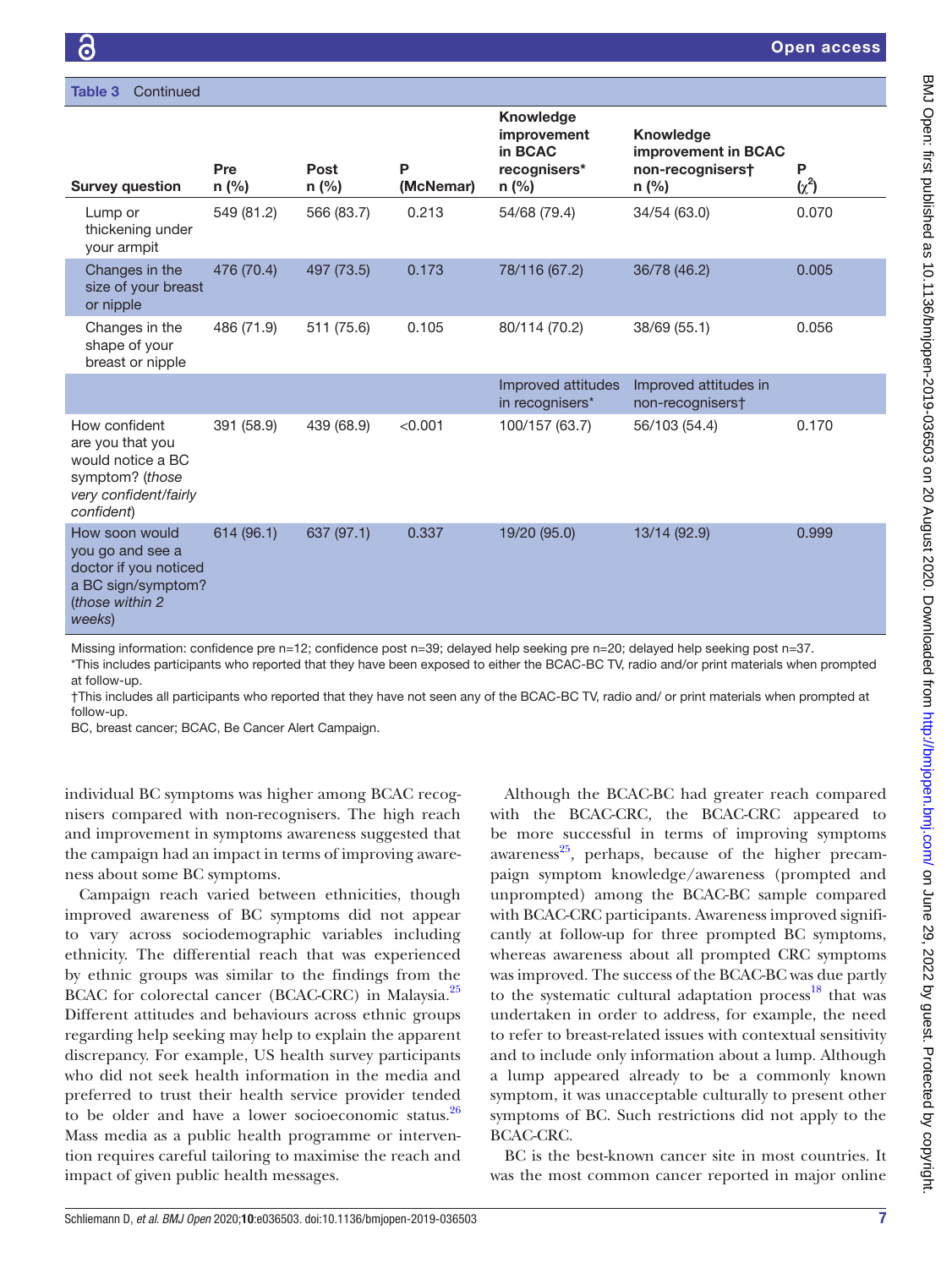<span id="page-7-0"></span>

|                                                                                                        | $n$ (%)        | OR (95% CI)<br>(unadjusted) | P     | OR (95% CI)<br>(adjusted)* | P     |
|--------------------------------------------------------------------------------------------------------|----------------|-----------------------------|-------|----------------------------|-------|
| Age                                                                                                    |                |                             |       |                            |       |
| 40-49 years                                                                                            | 122/274 (44.5) | Reference                   |       | Reference                  |       |
| 50-59 years                                                                                            | 101/199 (50.8) | 1.28 (0.89 to 1.85)         | 0.181 | 1.36 (0.91 to 2.04)        | 0.130 |
| 60-69 years                                                                                            | 60/137 (43.8)  | 0.97 (0.64 to 1.47)         | 0.888 | 0.97 (0.60 to 1.56)        | 0.890 |
| $\geq$ 70 years                                                                                        | 26/58 (44.8)   | 1.01 (0.57 to 1.79)         | 0.966 | 0.99 (0.51 to 1.93)        | 0.982 |
| Ethnicity                                                                                              |                |                             |       |                            |       |
| Malay                                                                                                  | 162/349 (46.4) | Reference                   |       | Reference                  |       |
| Chinese                                                                                                | 63/151 (41.7)  | 0.83 (0.56 to 1.22)         | 0.333 | 0.82 (0.51 to 1.33)        | 0.420 |
| Indian                                                                                                 | 58/120 (48.3)  | 1.08 (0.71 to 1.64)         | 0.717 | 1.26 (0.75 to 2.12)        | 0.392 |
| <b>Others</b>                                                                                          | 30/56 (53.6)   | 1.33 (0.76 to 2.35)         | 0.321 | 1.27 (0.67 to 2.41)        | 0.461 |
| <b>Marital status</b>                                                                                  |                |                             |       |                            |       |
| Married                                                                                                | 270/587 (46.0) | Reference                   |       | Reference                  |       |
| Single                                                                                                 | 43/89 (48.3)   | 1.10 (0.70 to 1.72)         | 0.683 | 1.17 (0.72 to 1.90)        | 0.532 |
| Education                                                                                              |                |                             |       |                            |       |
| No formal education                                                                                    | 39/88 (44.3)   | Reference                   |       | Reference                  |       |
| Primary                                                                                                | 56/97 (57.7)   | 1.72 (0.96 to 3.07)         | 0.069 | 1.50 (0.80 to 2.81)        | 0.210 |
| Secondary                                                                                              | 156/366 (42.6) | 0.93 (0.58 to 1.49)         | 0.773 | 0.93 (0.54 to 1.59)        | 0.789 |
| Tertiary                                                                                               | 62/124 (50.0)  | 1.26 (0.73 to 2.17)         | 0.415 | 1.53 (0.77 to 3.04)        | 0.227 |
| Monthly family income                                                                                  |                |                             |       |                            |       |
| <rm4000< td=""><td>210/457 (46.0)</td><td>Reference</td><td></td><td>Reference</td><td></td></rm4000<> | 210/457 (46.0) | Reference                   |       | Reference                  |       |
| RM4000-RM10 000                                                                                        | 67/140 (47.9)  | 1.08 (0.74 to 1.58)         | 0.693 | 1.15 (0.74 to 1.79)        | 0.528 |
| >RM10 000                                                                                              | 19/45 (42.2)   | 0.86 (0.46 to 1.60)         | 0.632 | 0.84 (0.42 to 1.71)        | 0.636 |
| <b>BC</b> history                                                                                      |                |                             |       |                            |       |
| <b>No</b>                                                                                              | 307/660 (46.5) | Reference                   |       | Reference                  |       |
| <b>Yes</b>                                                                                             | 6/16(37.5)     | 0.69 (0.25 to 1.92)         | 0.477 | $0.54$ (0.18 to 1.65)      | 0.281 |
| BC screening history                                                                                   |                |                             |       |                            |       |
| <b>No</b>                                                                                              | 237/510 (46.5) | Reference                   |       | Reference                  |       |
| Yes                                                                                                    | 75/163 (46.0)  | 0.98 (0.69 to 1.40)         | 0.919 | 0.83 (0.56 to 1.24)        | 0.358 |
| TV ad recognition                                                                                      |                |                             |       |                            |       |
| No                                                                                                     | 155/347 (44.7) | Reference                   |       | Reference                  |       |
| <b>Yes</b>                                                                                             | 154/324 (47.5) | 1.12 (0.83 to 1.52)         | 0.457 | 1.22 (0.85 to 1.77)        | 0.281 |
| Radio ad recognition                                                                                   |                |                             |       |                            |       |
| <b>No</b>                                                                                              | 240/511 (47.0) | Reference                   |       | Reference                  |       |
| Yes                                                                                                    | 68/153 (44.4)  | 0.90 (0.63 to 1.30)         | 0.583 | 0.79 (0.51 to 1.22)        | 0.289 |
| Print ad recognition                                                                                   |                |                             |       |                            |       |
| No                                                                                                     | 221/468 (47.2) | Reference                   |       | Reference                  |       |
| <b>Yes</b>                                                                                             | 88/196 (44.9)  | 0.91 (0.65 to 1.27)         | 0.584 | 0.96 (0.66 to 1.40)        | 0.847 |

\*Adjusted for age, ethnicity, marital status, education, monthly family income, BC history, BC screening history, TV ad recognition, radio ad recognition, print ad recognition.

BC, breast cancer; BCAC, Be Cancer Alert Campaign.

newspapers in the  $USA^{27}$  and it is the most 'promoted' cancer in Malaysia.<sup>[16](#page-10-1)</sup> Also, online information-seeking behaviour related to BC is higher during October (BC awareness month).<sup>28</sup> <sup>29</sup> Findings from the BCAC social media campaigns demonstrated higher reach and engagement for the BC social media posts compared with the CRC posts (ie, highest reach of CRC-related post: 92 678 users vs BC-related post: 202 430 users;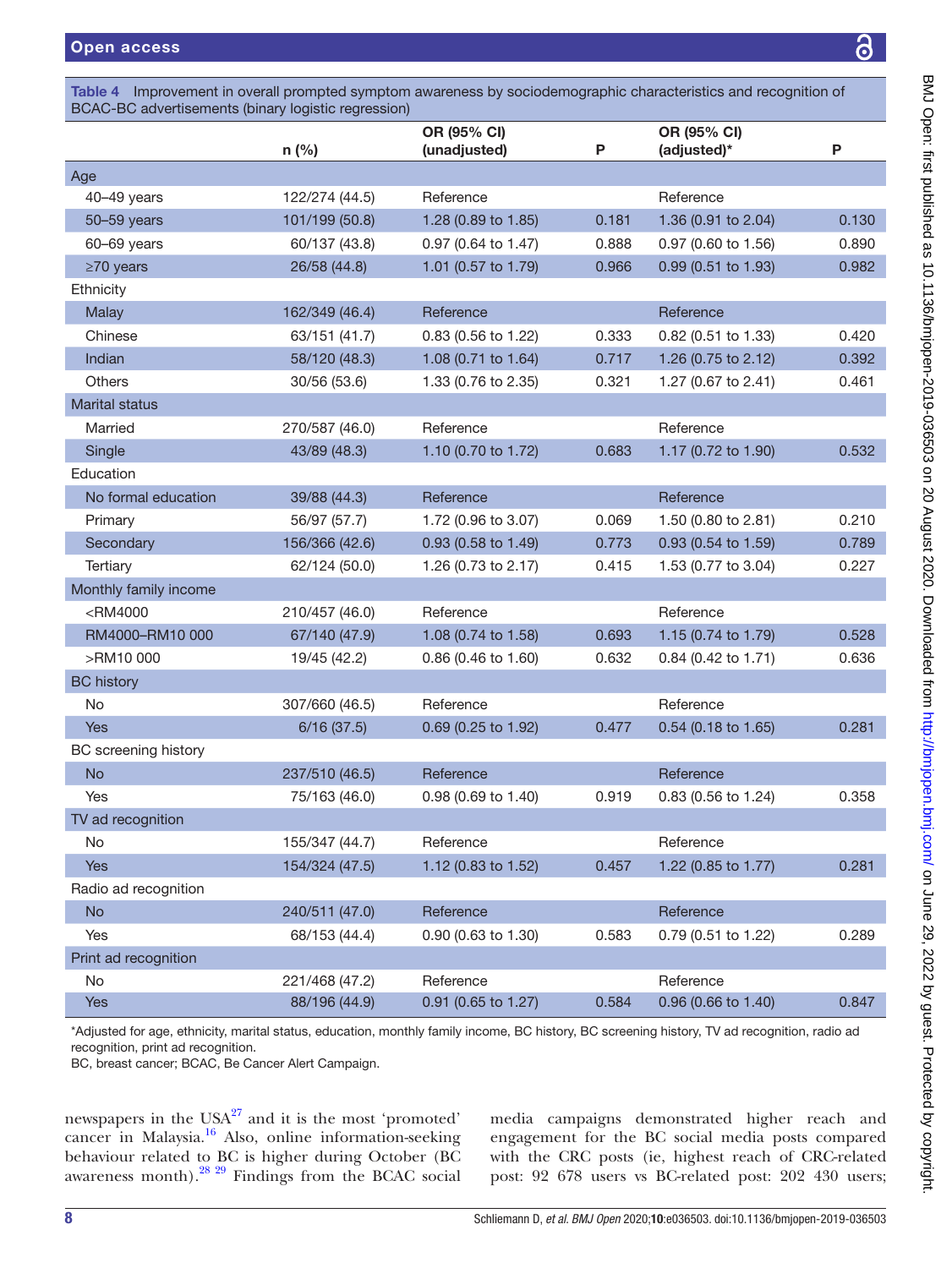

<span id="page-8-0"></span>Figure 1 Clinical breast examinations (CBEs) undertaken in four public clinics (Petaling District) between July 2018 and January 2019.

highest engagement with CRC-related post: 2065 users vs BC-related post: 4498 users).<sup>25</sup> CRC campaign material about symptoms may be perceived to be less pleasant to share compared with BC symptoms. Overall, it may not be surprising that BC awareness levels are higher than other cancer sites such as CRC and that the gains from a mass media campaign directed towards BC would be smaller given this elevated baseline awareness. It might be more impactful to reserve the use of mass media campaigns for areas where there is a known low level of awareness and knowledge. The number of calls reported by NCSM as a result of both BCAC campaigns was low compared with caller volume reported in other campaign evaluations, for example, a print and online media campaign targeting low-income African American women for 2.5 months received 97 calls.<sup>30</sup>

The apparently high number of CBEs was encouraging and may suggest good implementation of CBE guidelines among younger women (ie, CBE every 3 years) but not regarding women aged  $\geq 40$  years (5.4%) (ie, an annual CBE).<sup>31</sup> Previous research on CBE uptake in Malaysia found similar CBE rates across age groups.<sup>32</sup> The fact that data reflect public health clinic activity may explain why most CBEs were performed on Malay women (85%)—that is, public health clinics were used mainly by



<span id="page-8-1"></span>Figure 2 Mammograms undertaken in two public hospitals (Petaling District) between July 2018 and January 2019.

Malays while Chinese tended to visit private clinics for screening activity though they may avail of public healthcare depending on costs). Mammogram activity in this study did not appear to be affected by ethnicity and was conducted among women aged  $\geq 40$  years (98.4%), which is in line with BC screening guidelines (ie, mammograms biennially for women aged  $50-74$  years).<sup>10</sup> Yet, the relatively low number of mammograms may highlight gaps in secondary BC prevention and care in Malaysia. Health service uses findings from the *Be Clear on Cancer* campaign in England for women aged 70 years and older suggested that though screening referrals increased, the number of cancer cases detected did not increase, thereby raising questions about the value of the campaign in the face of the higher workload and low conversion rate.<sup>15</sup> Findings from studies in the USA present mixed results about improved screening uptake. For example, one study found that screening activity in November (following BC awareness month) increased during the 90s when BC awareness and screening were low; however, increments in screening activity of this kind lessened with time as overall screening levels reached a high threshold. $33$  The USA Health Communication Survey found that TV viewing (news or entertainment) prompted health informationseeking behaviour beyond sociodemographic variables and influenced cancer screening behaviour. [34](#page-10-17) Data covered only 7 months and CBE data and private clinic data were unavailable. Mindful of service data limitations is the first study to present CBE and mammogram activity over a series of consecutive months in Malaysia. The highest number of mammograms and CBEs was conducted in July, October and January. October is 'breast cancer awareness month' and June and December are holiday months. Although a public awareness BC campaign may increase screening rates, due to widespread routine screening activity throughout the year, campaigns may lose impact regarding the detection of BC cases (ie, people at low-risk or medium-risk and the 'worried well' may be more likely to respond to cancer awareness campaigns)[.33 35](#page-10-16) BC campaign activities other than those related to the BCAC-BC may also have influenced participants' responses; and this potential limitation needs to be kept in mind when interpreting findings regarding the improvement of BC awareness. In addition, participants may have improved their knowledge due to the precampaign survey though the results from the comparative analysis of BCAC recognisers and nonrecognisers who did not support this interpretation.

A recent report<sup>36</sup> stated that evidence about the role and effectiveness of media channels in public health campaigns is limited due, partly and for obvious reasons, to lack of controlled studies and randomised control trials. There have been very few mass media campaigns in Asia that have been scientifically evaluated.<sup>12</sup> This study afforded a degree of control by creating and comparing internal groups based on whether or not they recognised the campaign. It is a reasonable argument, that longer and more intensive campaigns would be more impactful<sup>36 37</sup>.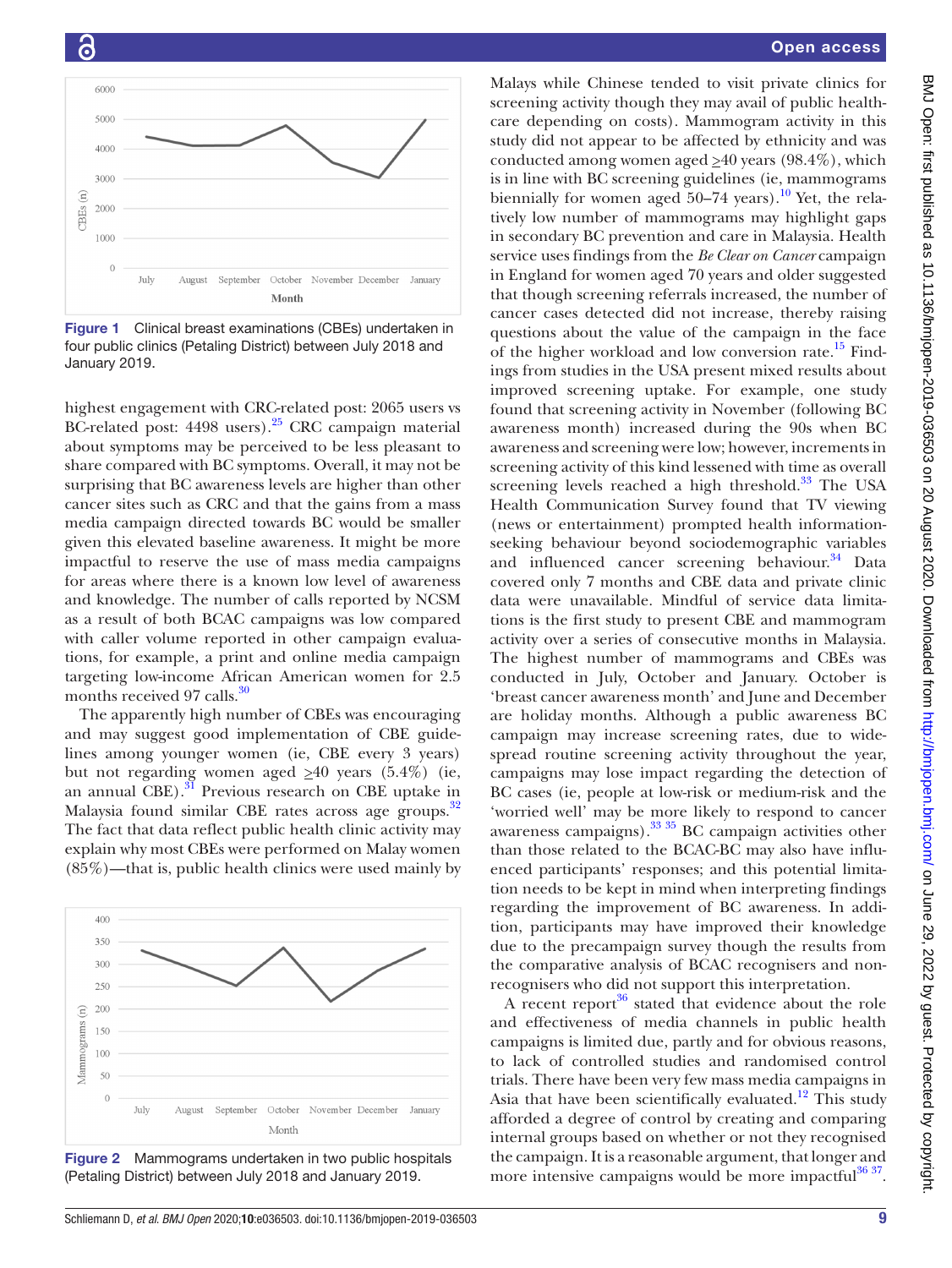However, our evaluation demonstrated that even with a modest and short-term campaign, it is possible to improve knowledge about BC symptoms and influence helpseeking behaviour. Of course, the long-term impact of the campaign and sustainability of the improvements are unknown.

#### **CONCLUSION**

The BCAC-BC study addresses a knowledge gap and adds important insights into the impact of mass media for BC health promotion as well as implementation challenges related to (Southeast) Asia. Overall, the findings presented here favour positively the use of mass media in breast health promotion. Future campaigns may be enhanced via increased collaboration with disciplines such as social marketers and health journalism.<sup>38</sup> There appears to be a need for mass media campaigns to be tailored to particular subpopulations or hard-to-reach subgroups, especially in the context of multicultural societies. Women aged  $\geq$ 70 years, for example, were less likely to observe or notice the BCAC-BC materials and to have received a mammogram (5%). Targeting older women and women from ethnic minorities may be an important consideration in efforts to improve the reach of future BC awareness activities in Malaysia.[15](#page-10-0)

#### Author affiliations

- <sup>1</sup> Centre for Public Health and UKCRC Centre of Excellence for Public Health,
- Queen's University Belfast, Belfast, United Kingdom
- <sup>2</sup> Centre for Population Health (CePH), Department of Social and Preventive
- Medicine, University of Malaya, Kuala Lumpur, Malaysia
- 3 Department of Community Medicine, Melaka-Manipal Medical College, Manipal
- Academy of Higher Education (MAHE), Melaka, Malaysia
- 4 Facultas Public Health, University Airlangga, Surabaya, Indonesia
- 5 Ministry of Health Malaysia, Putrajaya, Malaysia
- 6 National Cancer Society Malaysia, Kuala Lumpur, Malaysia
- <sup>7</sup>National Cancer Registry, Cork, Ireland

<sup>8</sup>South East Asia Community Observatory (SEACO), Jeffrey Cheah School of Medicine and Health Sciences, Monash University Malaysia, Kuala Lumpur, Malaysia

#### Twitter Désirée Schliemann [@DSchliemann](https://twitter.com/DSchliemann)

Acknowledgements We would like to acknowledge all involved in the development of the Be Cancer Alert Campaign materials and would like to acknowledge that the Be Cancer Alert Campaign materials were adapted from materials produced by the Public Health Agency, Northern Ireland for the Be Cancer Aware Campaign. We would also like to thank Associate Professor Siew Yim Loh who assisted in the training of data collectors and the distribution of campaign materials. Furthermore, we thank the Department of Statistics Malaysia for providing the randomly selected households. We would like to acknowledge Datin Dr Premila A/P Kanagasabai (Selayang Hospital)Dr Yun Sii Ing (Sg Buloh hospital), Dr Farah Nadrah Mohd Nasir (Sg Buloh Hospital), Dr Hazwan Amzar (Sungai Buloh), Dr Ainur Syahidza Bt Abd Manan (NCD Unit, PKD Petaling), Dr Nurhaidi Bt Abdullah (KK Kota Damansara), Dr Nur Es Naini (KK Kelana Jaya), Dr Ee Li Min (KK Taman Medan) and Dr Tengku Nor Shafadilah Bt Tg Mohd Nordin (KK Paya Jaras) for providing data on breast cancer screening and all participants for completing the surveys.

Contributors MDo and TTS conceptualised and planned the project and are the Co-PIs of the successful grant award from UK MRC-Newton Ungku Omar Fund. CD conducted the power calculation and provided guidance on the study design. DS, MNNH, DP, TTS and MDa planned and coordinated the study and data collection. SS guided the BCAC campaign design and implementation and NSBIT guided the collection of health service data. MNNH collected data from hospitals and clinics. DS and CC conducted the statistical analysis. DS drafted the manuscript. MDo led

the editing and refinement of the manuscript. All authors contributed to, reviewed and approved the final manuscript.

Funding This study is funded by UK MRC-Newton Ungku Omar Funding (MR/ P013910/1). The collaborative grant application was subjected to peer-review by individual academic reviewers and the final decision about funding was made by an expert panel. The funder had no role in the design of the study, collection, analysis and interpretation of data or in writing the manuscript.

Competing interests None declared.

Patient consent for publication Not required.

Ethics approval Ethics approval for the study was granted by the Medical Research Ethics Committee, University Malaya Medical Centre (ID: 2016126-4668) and by the National Medical Research Register (NMRR-18-1961-42562). Informed consent to participate was provided by all study participants. The study was performed in accordance with the Declaration of Helsinki.

Provenance and peer review Not commissioned; externally peer reviewed.

Data availability statement Data are available upon reasonable request.

Open access This is an open access article distributed in accordance with the Creative Commons Attribution 4.0 Unported (CC BY 4.0) license, which permits others to copy, redistribute, remix, transform and build upon this work for any purpose, provided the original work is properly cited, a link to the licence is given, and indication of whether changes were made. See: [https://creativecommons.org/](https://creativecommons.org/licenses/by/4.0/) [licenses/by/4.0/](https://creativecommons.org/licenses/by/4.0/).

#### ORCID iD

Désirée Schliemann <http://orcid.org/0000-0002-8746-3002>

#### **REFERENCES**

- <span id="page-9-0"></span>1 Azizah AM, Saleha N I, Noor Hashimah A. *Malaysian National cancer registry report 2007-2011*, 2013.
- <span id="page-9-1"></span>2 International Agency for Research on Cancer. GLOBOCAN, 2018. Available: <http://gco.iarc.fr/today/home>[Accessed 20 Jan 2020].
- <span id="page-9-2"></span>3 Cancer Research UK. Breast cancer incidence (invasive) statistics, 2017. Available: [https://www.cancerresearchuk.org/health](https://www.cancerresearchuk.org/health-professional/cancer-statistics/statistics-by-cancer-type/breast-cancer/incidence-invasive#heading-Three)[professional/cancer-statistics/statistics-by-cancer-type/breast](https://www.cancerresearchuk.org/health-professional/cancer-statistics/statistics-by-cancer-type/breast-cancer/incidence-invasive#heading-Three)[cancer/incidence-invasive#heading-Three](https://www.cancerresearchuk.org/health-professional/cancer-statistics/statistics-by-cancer-type/breast-cancer/incidence-invasive#heading-Three) [Accessed 24 Jul 2019].
- <span id="page-9-3"></span>4 Koo MM, Swann R, McPhail S, *et al*. Presenting symptoms of cancer and stage at diagnosis: evidence from a cross-sectional, populationbased study. *[Lancet Oncol](http://dx.doi.org/10.1016/S1470-2045(19)30595-9)* 2020;21:73–9.
- <span id="page-9-4"></span>5 Al-Dubai SAR, Qureshi AM, Saif-Ali R, *et al*. Awareness and knowledge of breast cancer and mammography among a group of Malaysian women in Shah Alam. *[Asian Pac J Cancer Prev](http://www.ncbi.nlm.nih.gov/pubmed/http://www.ncbi.nlm.nih.gov/pubmed/22320951)* 2011;12:2531–8.
- <span id="page-9-5"></span>6 Abdul Hadi M, Hassali MA, Shafie AA, *et al*. Knowledge and perception of breast cancer among women of various ethnic groups in the state of Penang: a cross-sectional survey. *[Med Princ Pract](http://dx.doi.org/10.1159/000252837)* 2010;19:61–7.
- <span id="page-9-6"></span>7 Khan TM, Leong JPY, Ming LC, *et al*. Association of knowledge and cultural perceptions of Malaysian women with delay in diagnosis and treatment of breast cancer: a systematic review. *[Asian Pac J Cancer](http://dx.doi.org/10.7314/APJCP.2015.16.13.5349)  [Prev](http://dx.doi.org/10.7314/APJCP.2015.16.13.5349)* 2015;16:5349–57.
- 8 Yu FQ, Murugiah MK, Khan AH, *et al*. Meta-synthesis exploring barriers to health seeking behaviour among Malaysian breast cancer patients. *[Asian Pac J Cancer Prev](http://dx.doi.org/10.7314/apjcp.2015.16.1.145)* 2015;16:145–52.
- 9 Aidalina M, Syed Mohamed ASJ, Mahmud A. The uptake of mammogram screening in Malaysia and its associated factors: a systematic review. *[Med J Malaysia](http://www.ncbi.nlm.nih.gov/pubmed/http://www.ncbi.nlm.nih.gov/pubmed/30121682)* 2018;73:202–11.
- <span id="page-9-7"></span>10 Ministry of Health Malaysia. *Clinical practice guidelines management of breast cancer Malaysia*. Putrajaya: Ministry of Health Malaysia, 2010.
- <span id="page-9-8"></span>11 Talib Z, Amersi F, Harit A, *et al*. Promoting breast cancer awareness and clinical breast examination in the LMIC: experiences from Tajikistan, Pakistan and Kenya. *[Curr Breast Cancer Rep](http://dx.doi.org/10.1007/s12609-019-00321-7)* 2019;11:152–7.
- <span id="page-9-9"></span>12 Schliemann D, Su TT, Paramasivam D, *et al*. Effectiveness of mass and small media campaigns to improve cancer awareness and screening rates in Asia: a systematic review. *[J Glob Oncol](http://dx.doi.org/10.1200/JGO.19.00011)* 2019;5:1–20.
- <span id="page-9-10"></span>13 Public Health Agency Northern Ireland. *Evaluation report breast campaign*. Belfast: Public Health Agency Northern Ireland, 2016.
- 14 Croager EJ, Gray V, Pratt IS, *et al*. *Find Cancer Early*: Evaluation of a Community Education Campaign to Increase Awareness of Cancer